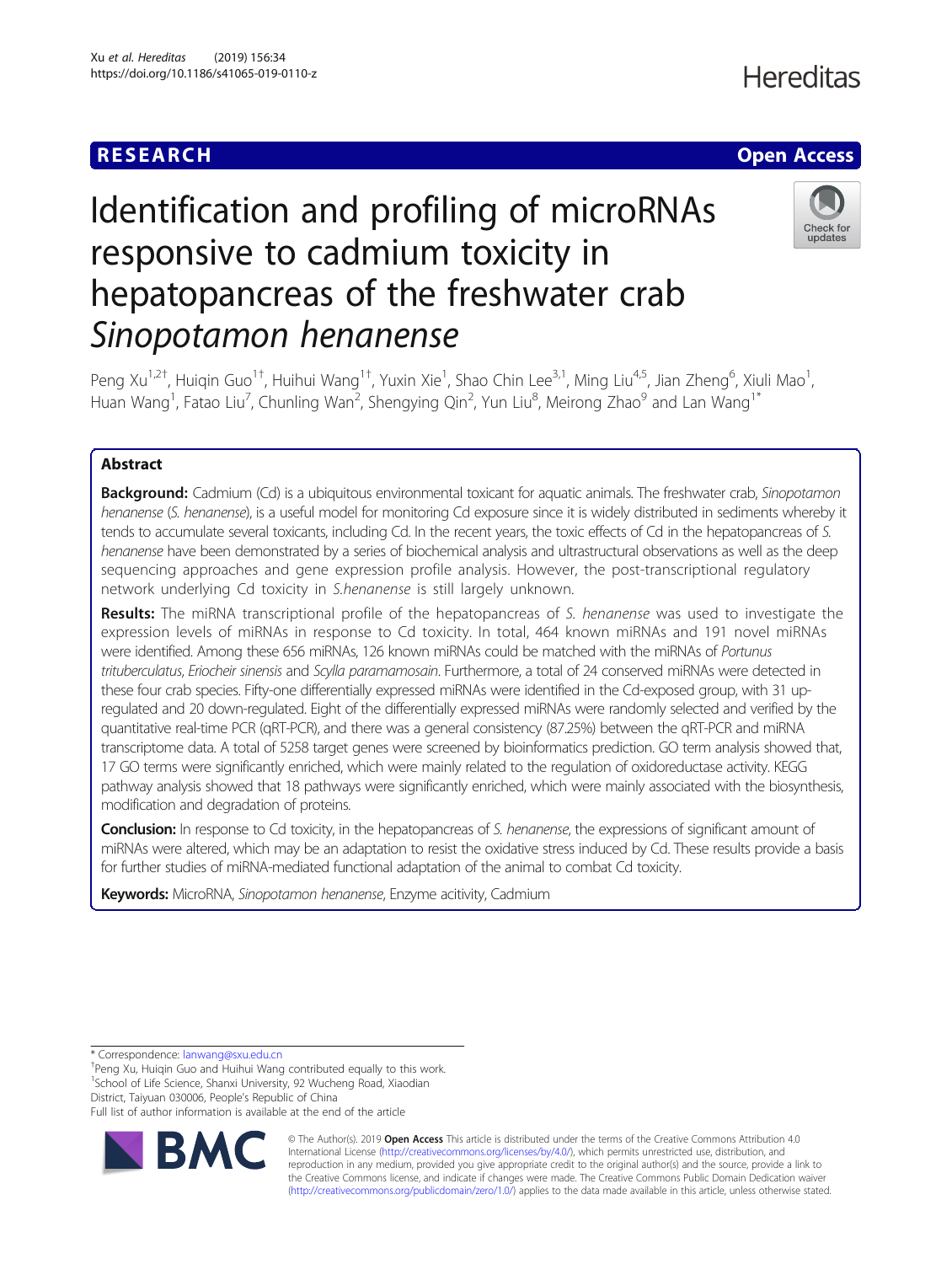#### Background

Cadmium (Cd) is a serious environmental pollutant which occurs naturally, it could be released into environments by natural processes and human activities  $[1]$  $[1]$ . There exists certain amounts of Cd in different rivers and sea waters [[2,](#page-9-0) [3](#page-9-0)]. In some developing countries, such as China, the Cd level is much higher in the severely polluted aquatic environments. For example, in 90% areas of the Haihe Basin, the Cd concentrations of the surface water exceed the Chinese environmental quality standard values (0.01 mg/L), with the average concentration of 0.028 mg/L and the highest concentration of 0.036 mg/L. The average concentration of Cd in the surface river sediments even reaches to 0.364 mg/kg, with the highest concentration at  $0.704$  mg/kg [[4\]](#page-9-0). Cd has been classified as a cumulative toxicant, with its biological half-life of over 10–30 years [\[5](#page-9-0)]. Therefore, the ecological risk of waterborne Cd is of particular concern on account of its toxicity toward aquatic organisms, including fish [[6](#page-9-0)], freshwater mussels [\[7](#page-9-0)] as well as crabs [[1,](#page-9-0) [5,](#page-9-0) [8](#page-9-0)–[14\]](#page-9-0).

The freshwater crab Sinopotamon henanense (S. henanense; Dai, 1975), is found in most parts of China, and lives in the sediments in which it is prone to bioaccumulating heavy metal  $[1, 5]$  $[1, 5]$  $[1, 5]$ . Cd is found to be accumulated in different tissues of S. henanense, which causes toxic effects such as tissue damage and functional alterations. Among these tissues, hepatopancreas is classified as a vital target tissue for Cd toxicity and other environmental pollutants  $\left[1, 5, 8-14\right]$  $\left[1, 5, 8-14\right]$  $\left[1, 5, 8-14\right]$  $\left[1, 5, 8-14\right]$  $\left[1, 5, 8-14\right]$  $\left[1, 5, 8-14\right]$  $\left[1, 5, 8-14\right]$  $\left[1, 5, 8-14\right]$  $\left[1, 5, 8-14\right]$ . In the recent years, the toxic effects of Cd in the hepatopancreas of S. henanense have been demonstrated by a series of biochemical analysis and ultrastructural observations  $[1, 5, 8-14]$  $[1, 5, 8-14]$  $[1, 5, 8-14]$  $[1, 5, 8-14]$  $[1, 5, 8-14]$  $[1, 5, 8-14]$  $[1, 5, 8-14]$  $[1, 5, 8-14]$  $[1, 5, 8-14]$  as well as the high-throughput sequencing and gene expression profile analysis of the hepatopancreas of S.henanense with and without Cd exposure have been performed [[15\]](#page-9-0). However, the post-transcriptional regulatory network underlying Cd toxicity in S.henanense is still largely unknown due to the lack of genomic information.

MicroRNAs (miRNAs) is a kind of non-coding RNAs with a length between 22 and 24 nt, they can negatively regulate the mRNA stability or translation at posttranscriptional level [[16\]](#page-9-0). Since miRNAs were discovered in the 1990s, they have been proven to be vital for a series of cell processes, including cell proliferation and differentiation [[17](#page-9-0), [18](#page-9-0)]. It has been proposed that, a large proportion (approximately over 60%) of miRNAs are regulated by miRNAs [\[19\]](#page-9-0).

In 2012, miRNAs were firstly found to participate in the control of crab immune responses [[20\]](#page-9-0). Then, several miRNAs were found to be involved in the regulation of growth and development of crabs  $[20-30]$  $[20-30]$  $[20-30]$ . For instance, during meiotic maturation, miR-2 and miR-133 were differentially expressed in the oocytes of the

Chinese mitten crab Eriocheir sinensis (E. sinensis); the cyclin B gene can be directly targeted by these two miR-NAs [\[23](#page-10-0)]. MiR-217 plays positive roles in white spot syndrome virus infection by downregulating the expression of tube gene [[31](#page-10-0)]. However, there is limited information on the profile of crab miRNAs, in response to environmental toxicology.

To study the influences of Cd on wildlife under the conditions closely similar to natural environments, both acute and sub-chronic exposures of Cd have been used in ecotoxicology and environmental toxicology research  $[1, 5, 8-14]$  $[1, 5, 8-14]$  $[1, 5, 8-14]$  $[1, 5, 8-14]$  $[1, 5, 8-14]$  $[1, 5, 8-14]$  $[1, 5, 8-14]$  $[1, 5, 8-14]$ . Our previous results have showed that, subchronic Cd exposure caused a higher level of oxidative damage to the ovaries in S. henanense than acute exposure  $[32]$  $[32]$ . In the present study, we chose Cd concentration of 0.5 mg/L for sub-chromic exposure; this Cd concentration has been proved to have significant toxic effects on several tissues of the crabs, including hepatopancreas [[5](#page-9-0)]. A high-throughput sequencing technology was applied to screen the miRNAs differentially expressed in the hepatopancreas tissues of S. henanense with and without Cd exposure. The quantitative realtime PCR (qRT-PCR) were performed to further confirm the miRNAs responsive to Cd exposure. Moreover, the potential target genes of differentially expressed miRNAs were predicted by bioinformatics analysis. The enrichment analysis of the GO term and KEGG pathway for these target genes were subsequently performed in order to gain information of functional adaptation of S. henanense responsive to Cd toxicity. These results provides a basis for further investigation of miRNA-modulating networks involved in the functional adaptation of the animal to combat Cd toxicity.

#### Results

#### Solexa sequencing of small RNAs

The 0.5 mg/L Cd group was defined as the experimental group, while the 0 mg/L Cd group was defined as the control group. To identify the miRNAs responsive to the Cd exposure in the hepatopancreases of the crabs, small fragments of RNA libraries of the experimental and control groups were constructed and subjected to sequence analysis. As shown in Table [1,](#page-2-0) 13,543,113 and 11,437,298 raw reads were obtained in these two libraries (experimental and control groups), respectively. The sequencing data were refined by filtering (1) empty adaptors; (2) sequences containing poly A; (3) low-quality sequences; (4) insertnull sequences; (5) sequences shorter than 18 nt; and (6) low cutoff sequences. Afterwards, 10,387,853 and 9,687, 351 clean reads remained were subjected to miRNA analysis. In these two libraries, the size distributions of the clean reads were similar. Most sequence reads were 21 nt in length, followed by 22 nt, 23 nt and 20 nt, which is the typical size range for Dicer-derived products (Fig. [1](#page-2-0)).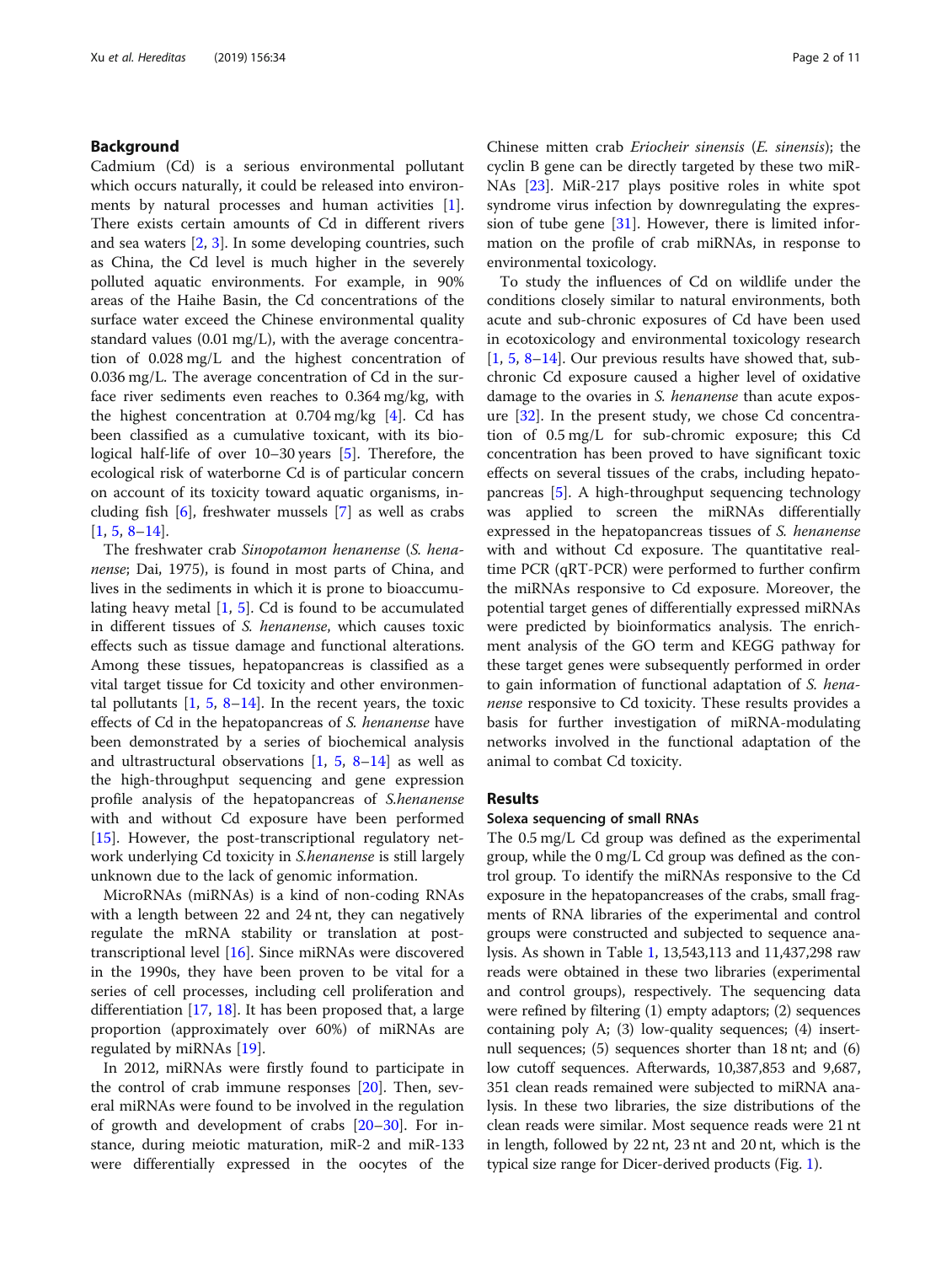<span id="page-2-0"></span>Table 1 Statistics for the distribution of miRNAs during a series of filters in order

| Reads of<br>sequences | Reads in<br>Control | % of total | Reads in<br>$0.5$ mg/L Cd | % of total |
|-----------------------|---------------------|------------|---------------------------|------------|
| Total                 | 11.437.298          | 100.00%    | 13.543.113                | 100.00%    |
| adaptors              | 20,365              | 0.18%      | 38,681                    | 0.29%      |
| low quality           | 150,697             | 1.32%      | 192,181                   | 1.42%      |
| insert-null           | 15,471              | 0.14%      | 232,156                   | 1.71%      |
| length filter         | 774.739             | 6.77%      | 1,746,325                 | 12.89%     |
| poly A                | 331                 | $0.00\%$   | 413                       | $0.00\%$   |
| low cutoff            | 788.344             | 6.89%      | 945.504                   | 6.98%      |
| Clean reads           | 9.687.351           | 84.70%     | 10.387.853                | 76.70%     |

#### Identification of known and novel miRNAs

After the filtering of sequencing data, the clean tags were compared with several databases of small RNA, such as genebank ([https://cipotato.org/genebankcip\)](https://cipotato.org/genebankcip), Rfam 11.0 (<http://rfam.xfam.org>), our previously published transcriptome data [[15](#page-9-0)], miRbase 21.0 [\(http://www.mirbase.](http://www.mirbase.org) [org](http://www.mirbase.org)). rRNA, tRNA, snRNA, snoRNA and other small RNA sequences in the two libraries were systematically annotated, as shown in Tables 2 and 3.

Overall, 464 known miRNAs and 191 novel miR-NAs were obtained from the two libraries, which exhibited variable abundance. Among the known miRNAs, miR-750-3p, miR-100 and miR-317-3p were top three most accumulated miRNAs, with a total of 3,634,631, 1,005,270 and 629,687 reads detected in these two libraries, respectively. miR-750-3p had 1, 725,737 and 1,908,894 reads in the experimental and control groups, respectively. miR-100 had 403,119 and 602,151 reads in the experimental and control groups, respectively. miR-317-3p had 321,421 and 308,266 reads in the experimental and control groups, respectively. Among the novel miRNAs, novel-m004-3p, novel-m002-3p and novel-m0076-5p were the top three most accumulated miRNAs, with a total of 3447, 3447 and 1595 reads detected in



| Table 2 Annotation results of miRNAs in hepapancreas of control |  |  |
|-----------------------------------------------------------------|--|--|
| group in S.henanense                                            |  |  |

| Category      | Unique sRNA | Percent (%) | Total sRNA | Percent (%) |
|---------------|-------------|-------------|------------|-------------|
| total         | 229,726     | 100%        | 9,687,351  | 100%        |
| known-miRNA   | 7627        | 3.32%       | 4,281,742  | 44.20%      |
| novel-miRNA   | 324         | 0.14%       | 4416       | 0.05%       |
| rRNA          | 7145        | 3.11%       | 109.771    | 1.13%       |
| <b>tRNA</b>   | 2674        | 1.16%       | 109,725    | 1.13%       |
| snRNA         | 334         | 0.15%       | 1875       | 0.02%       |
| snoRNA        | 26          | 0.01%       | 668        | 0.01%       |
| transcriptome | 92,907      | 40.44%      | 1,737,614  | 17.94%      |
| unann         | 118,689     | 51.67%      | 3,441,990  | 35.53%      |
|               |             |             |            |             |

unann un-annotated

these two libraries, respectively. Novel-m004-3p had 1605 and 3447 reads in the experimental and control groups, respectively. Novel-m002-3p had 1605 and 3447 reads in the experimental and control groups, respectively. Novel-m0076-5p had 745 and 1595 reads in the experimental and control groups, respectively. The sequences of the 465 known miRNAs and the 191 novel miRNAs were shown in the Additional file [1](#page-9-0): Table S1 and Additional file [2](#page-9-0): Table S2.

We further matched these 656 S. henanense miRNAs against the miRNAs of Portunus trituberculatus (P. trituberculatus) [[21,](#page-10-0) [22](#page-10-0), [27\]](#page-10-0), E. sinensis [\[20](#page-9-0), [23,](#page-10-0) [25\]](#page-10-0) and Scylla paramamosain (S. paramamosain) [[24,](#page-10-0) [26](#page-10-0), [28](#page-10-0), [29\]](#page-10-0), and found that 126 known miRNAs could be matched with the miRNAs from the three crab species (P. trituberculatus: 77; E. sinensis: 52; S. paramamosain: 82) (Fig. [2\)](#page-3-0). In addition, a total of 24 conserved miR-NAs were detected in S. henanense and the other three crab species (P. trituberculatus, E. sinensis and S. paramamosain). The expression profiles of these miRNAs were systematically summarized in Table [4](#page-4-0).

Table 3 Annotation results of miRNAs in hepapancreas of 0.5 mg/L Cd group in S.henanense

| Category      | Unique sRNA | Percent (%) | Total sRNA | Percent (%) |
|---------------|-------------|-------------|------------|-------------|
| total         | 262,751     | 100%        | 10.387.853 | 100%        |
| known-miRNA   | 8178        | 3.11%       | 4.111.174  | 39.58%      |
| novel-miRNA   | 336         | 0.13%       | 5003       | 0.05%       |
| rRNA          | 7993        | 3.04%       | 164,834    | 1.59%       |
| <b>tRNA</b>   | 3165        | 1.20%       | 169.662    | 1.63%       |
| snRNA         | 451         | 0.17%       | 3147       | 0.03%       |
| snoRNA        | 33          | 0.01%       | 946        | $0.00\%$    |
| transcriptome | 108.620     | 41.34%      | 2.300.632  | 22.15%      |
| unann         | 133,975     | 50.99%      | 3,632,455  | 34.97%      |

unann un-annotated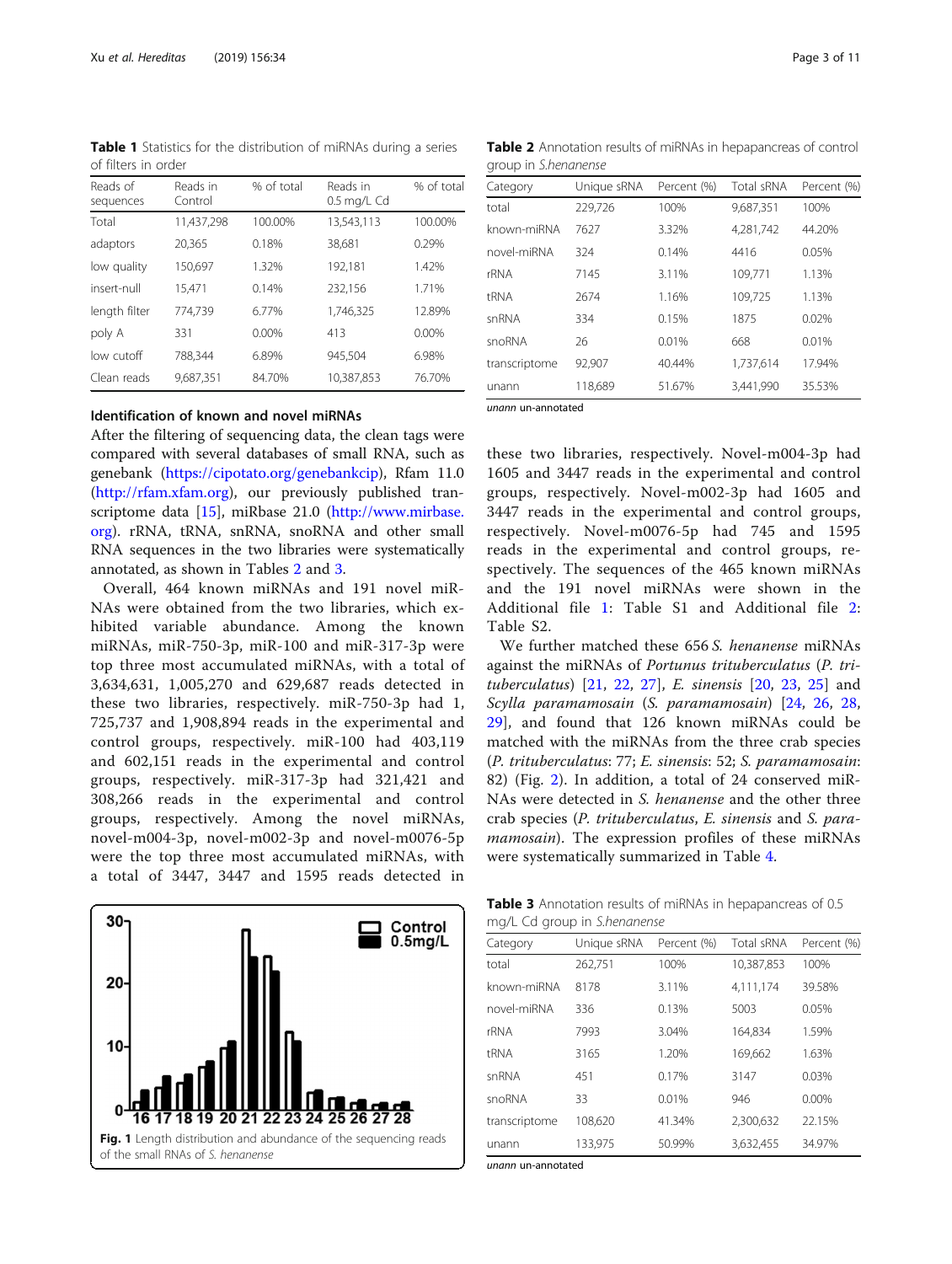<span id="page-3-0"></span>

Differentially expressed miRNAs between the two groups Fifty one miRNAs were found differentially expressed between these two groups, according to the criteria of fold changes  $> 2$  and  $p < 0.01$ . For these differentially expressed miRNAs, 31 were upregulated, including 23 known miR-NAs and 8 novel miRNAs; and 20 were downregulated, including 15 known miRNAs and 5 novel miRNAs (Tables [5](#page-5-0) and [6\)](#page-6-0). The 8 upregulated novel miRNAs were novelm0106, novel-m0089-3p, novel-m0012-3p, novel-m0104, novel-m0121-3p, novel-m0169-3p, novel-m0158-3p, and novel-m0053-3p (Table [5\)](#page-5-0). The 5 downregulated novel miRNAs were novel-m0084, novel-m0142, novel-m0113, novel-m0148 and novel-m0150-3p (Table [6](#page-6-0)).

Validation of differentially expressed miRNAs by qRT-PCR

To validate the differential expression of the miRNAs between the control group and the experimental group, 8 miRNAs were randomly selected to confirm the expression pattern by qRT-PCR. Among the 8 miRNAs, 5 were up-regulated, and 3 were down-regulated. As shown in Fig. [3,](#page-6-0) the mean normalized miRNA expression value was calculated and expressed as relative fold change, and there was a general consistency (87.25%) between the quantitative assay and deep sequencing analysis for the 8 miRNAs in terms of directions of regulation and significance.

#### MiRNA target gene prediction and functional analysis

Totally, 68,648 transcriptome unigene of S.henanense were applied to identify miRNA targets [[15\]](#page-9-0). The results show that 655 miRNAs have 10,310 target genes  $($   $\sim$  16 genes/miRNA), among which, 51 differentially expressed miRNAs have 5258 target genes ( $\sim$  103 genes/miRNA).

GO term analysis showed that, among the 386 clustered GO terms, 17 ones were significantly enriched  $(p < 0.05)$ . The top 20 enriched GO terms were shown in

Fig. [4a](#page-7-0), including disulfide oxidoreductase activity (gene ratio: 0.73%;  $p$  value: 1.50E-03), oxidoreductase activity (acting on the CH-OH group of donors, NAD or NADP as acceptor) (gene ratio: 1.71%;  $p$  value: 2.66E-03), and oxidoreductase activity (acting on CH-OH group of donors) (gene ratio: 2.20%;  $p$  value: 4.26E-03). The main target genes related to these three GO terms were listed in Table [7](#page-8-0), such as protein-disulfide isomerase, prostaglandin E synthase 2, et al.

KEGG analysis showed that, among the 185 pathways, 18 ones were significantly enriched ( $p < 0.05$ ). The top 20 enriched terms are shown in Fig. [4](#page-7-0)b, including mRNA surveillance pathway (gene ratio: 3.48%; p value: 2.32E-04), N-Glycan biosynthesis and endocytosis (gene ratio: 1.78%; p value: 2.73E-04), endocytosis (gene ratio: 6.67%; p value: 4.52E-04).

#### **Discussion**

With the developments of high-throughput sequencing technologies, a large number of miRNA transcriptome profiles have been obtained and characterized in various crustaceans, such as P. trituberculatus [[21,](#page-10-0) [22,](#page-10-0) [27\]](#page-10-0), E. sinensis [[20,](#page-9-0) [23,](#page-10-0) [25](#page-10-0)], and S. paramamosain [\[24,](#page-10-0) [26](#page-10-0), [28](#page-10-0), [29\]](#page-10-0). Furthermore, miRNAs have been demonstrated to be vital for regulating gene expression and several bio-logical functions, such as growth regulation [\[21](#page-10-0)], metabolism processes [[22](#page-10-0)], and responses to viral infection [[24\]](#page-10-0). However, the roles of miRNAs in S. henanense and in crustaceans responsive to Cd toxicity remain largely unknown.

This study is the first miRNA transcriptome in S. henanense, and in relevance to their response to subchronic Cd toxicity. The miRNA sequencing pipelines yielded 10,387,853 and 9,687,351 clean reads in the experimental and control groups, respectively (Table [1](#page-2-0)). Consistent with most previous results [\[20](#page-9-0)–[22,](#page-10-0) [24](#page-10-0)–[26](#page-10-0)], the majority of the sequences were distributed in the 21–22 nt range (Fig. [1\)](#page-2-0). However, in this study, the peak size was 21 nt (Fig. [1](#page-2-0)), which is a little different from the results  $(22 \text{ nt})$  in other crab species  $[21, 22, 24-26]$  $[21, 22, 24-26]$  $[21, 22, 24-26]$  $[21, 22, 24-26]$  $[21, 22, 24-26]$  $[21, 22, 24-26]$  $[21, 22, 24-26]$  $[21, 22, 24-26]$ . Therefore, this difference may be partly induced by the diversities of species. In addition, the tissue signature may also contribute to the differences of peak size of miRNAs. For example, in *E. sinensis*, the peak size of miRNAs in haemolymph is 21 nt [\[20\]](#page-9-0); while the peak size of miRNAs in testis is 22 nt [[25\]](#page-10-0).

In this study, a total of 656 miRNAs (465 known miR-NAs and 191 novel miRNAs) were identified. We matched these 656 S. *henanense* miRNAs against the miRNAs of P. trituberculatus [[21,](#page-10-0) [22,](#page-10-0) [27\]](#page-10-0), E. sinensis [[20](#page-9-0), [23,](#page-10-0) [25\]](#page-10-0) and S. paramamosain [[24](#page-10-0), [26,](#page-10-0) [28,](#page-10-0) [29\]](#page-10-0), and found that 127 known miRNAs could be matched with the miRNAs from these three crab species [[20](#page-9-0)–[29](#page-10-0)], with 77 in P. trituberculatus; 52 in E.sinensis; 82 in S.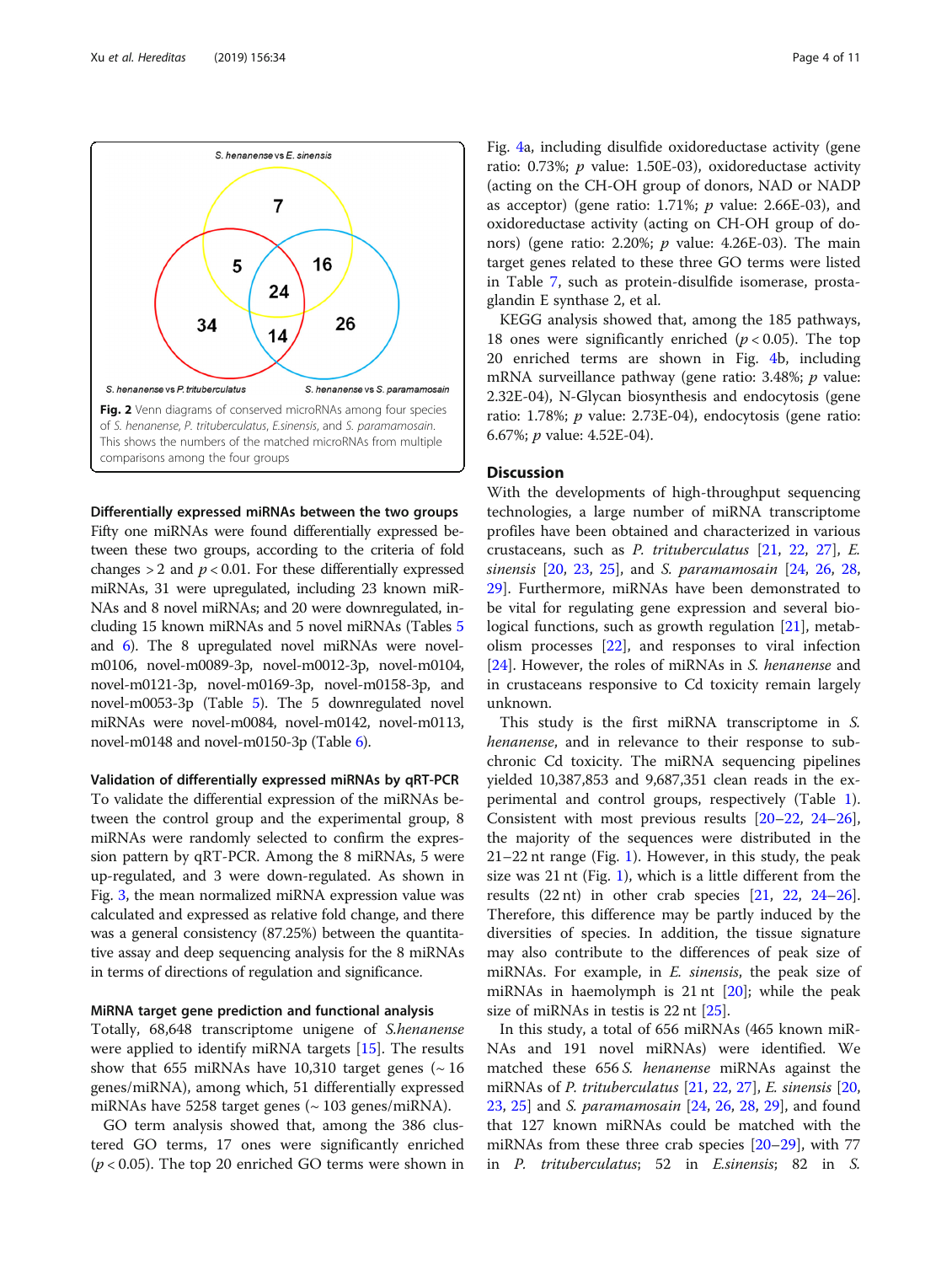| miRNA       | P. trituberculatus                            | E. sinensis               | S. paramamosain                |  |
|-------------|-----------------------------------------------|---------------------------|--------------------------------|--|
| $miR-100$   | eyestalk, gill, heart, muscle, hepatopancreas | ovary, testis, haemolymph | haemocyte, gill, testis, ovary |  |
| miR-317-3p  | hepatopancreas                                | testis                    | gill                           |  |
| miR-184-3p  | eyestalk, gill, heart, muscle, hepatopancreas | ovary, testis             | ovary, testis                  |  |
| $miR-8-3p$  | eyestalk, gill, heart, muscle, hepatopancreas | testis                    | haemocyte, testis, ovary       |  |
| let-7       | eyestalk, gill, heart, muscle, hepatopancreas | ovary, testis, haemolymph | haemocyte, testis, ovary       |  |
| miR-276-3p  | eyestalk, gill, heart, muscle, hepatopancreas | ovary, testis             | haemocyte, testis, ovary       |  |
| $miR-8$     | eyestalk, gill, heart, muscle, hepatopancreas | ovary, testis, haemolymph | testis, ovary                  |  |
| $miR-7-3p$  | gill                                          | testis                    | haemocyte                      |  |
| miR-125     | gill                                          | testis                    | haemocyte, gill, testis, ovary |  |
| miR-307-3p  | eyestalk, gill, heart, muscle, hepatopancreas | haemolymph                | testis, ovary                  |  |
| miR-283     | gill                                          | testis                    | haemocyte, gill, testis, ovary |  |
| miR-281     | gill, hepatopancreas                          | ovary, testis, haemolymph | haemocyte, gill, testis, ovary |  |
| miR-87-3p   | eyestalk, gill, heart, muscle, hepatopancreas | ovary, testis             | haemocyte, testis, ovary       |  |
| miR-2478-3p | eyestalk, gill, heart, muscle, hepatopancreas | testis                    | haemocyte                      |  |
| miR-190     | eyestalk, gill, heart, muscle, hepatopancreas | ovary, testis             | haemocyte, testis, ovary       |  |
| $miR-34$    | eyestalk, gill, heart, muscle, hepatopancreas | ovary, testis, haemolymph | haemocyte                      |  |
| miR-1000    | eyestalk, gill, heart, muscle, hepatopancreas | testis, haemolymph        | haemocyte, testis, ovary       |  |
| miR-153-3p  | eyestalk, gill, heart, muscle, hepatopancreas | ovary, testis             | testis, ovary                  |  |
| $miR-24-3p$ | eyestalk, gill, heart, muscle, hepatopancreas | testis                    | haemocyte                      |  |
| miR-981-3p  | eyestalk, gill, heart, muscle, hepatopancreas | ovary, testis, haemolymph | haemocyte                      |  |
| miR-2001    | eyestalk, gill, heart, muscle, hepatopancreas | ovary, testis             | haemocyte                      |  |
| miR-282     | eyestalk, gill, heart, muscle, hepatopancreas | ovary                     | haemocyte, testis, ovary       |  |
| miR-993-3p  | eyestalk, gill, heart, muscle, hepatopancreas | ovary                     | haemocyte, testis, ovary       |  |
| miR-137-3p  | eyestalk, gill, heart, muscle, hepatopancreas | testis                    | haemocyte, testis, ovary       |  |

<span id="page-4-0"></span>Table 4 The expression profiles and distributions of 24 conserved miRNAs in P. trituberculatus, E. sinensis and S. paramamosain

paramamosain (Fig. [2](#page-3-0)). However, none of the novel miRNAs matched to the miRNAs from these species. Our results demonstrate that, S. henanense miRNAs have some homologies to miRNAs from other crab species, but there are also many S. henanense-specific miRNAs.

Many miRNAs are highly conserved from lower to higher organisms, and they may have relatively important functional roles necessary for organisms. In the present study, a total of 24 miRNAs, such as miR-100, were found to be detected in the hepatopancreas of S. henanense and different tissues of the other three crab species (P. trituberculatus, E.sinensis and S. paramamo-sain) (Fig. [2](#page-3-0), Table 4). Coincidentally, miR-100 is the second most accumulated miRNA in the hepatopancreas of S. henanense, with a total of 1,005,270 reads detected (403,119 reads in the experimental group; 602,151 reads in the control group). Apart from its multiple roles in the mammalians [[33\]](#page-10-0), in the crustacea Artemia parthenogenetica, miR-100 was also found to regulate cell proliferation via downregulating polo-like kinase 1, leading to the suppression of RNA polymerase II activity and the activation of ribosomal S6 kinase 2 [[34\]](#page-10-0).

Comparison of gene expression between the experimental group and control group was helpful for identification of candidate miRNAs underlying responses to Cd toxicity in S. henanense. In the present study, we identified 51 differentially expressed miRNAs in these two groups (31 upregulated and 20 downregulated). Furthermore, the results of qRT-PCR were highly consistent with the deep sequencing results, which indicates that the sequencing data presented here were in high quality (Fig. [3](#page-6-0)).

Target gene prediction improves our understanding of the physiological functions of these differentially expressed miRNAs, and 5258 target genes were totally identified for these 51 differentially expressed miRNAs. GO functional classification revealed that, the majority of the target genes were related to the regulation of kinase activity, especially on the oxidative reductases. For example, the top three enriched GO terms were disulfide oxidoreductase activity, oxidoreductase activity (acting on the CH-OH group of donors, NAD or NADP as acceptor), oxidoreductase activity (acting on CH-OH group of donors) (Fig. [4a](#page-7-0)). The main target genes related to these three GO terms includes different enzymes and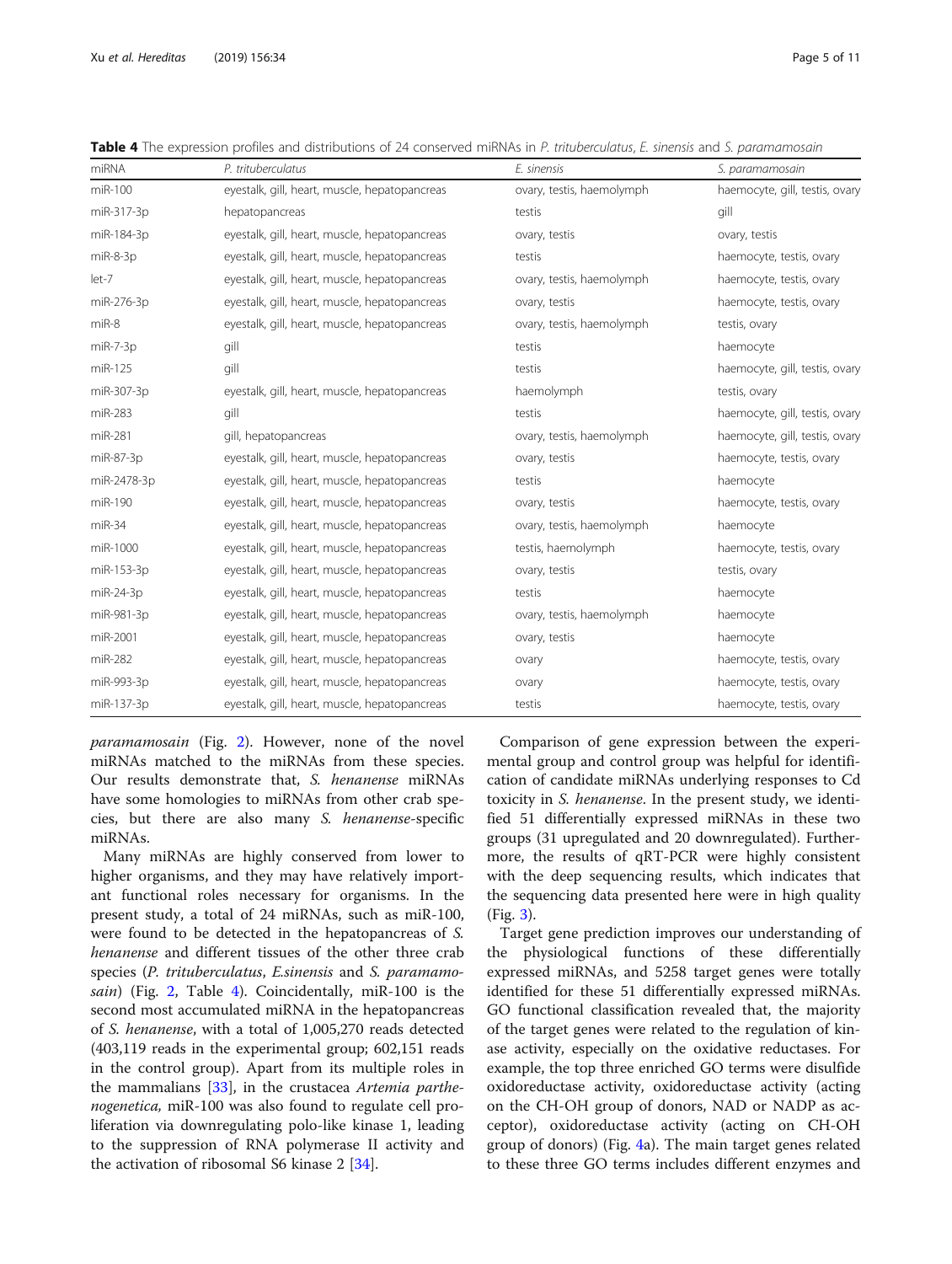<span id="page-5-0"></span>

|  | Table 5 31 significantly up-regulated miRNAs in the 0.5 mg/L Cd-exposed hepatopancreases of S.henanense |  |  |  |  |
|--|---------------------------------------------------------------------------------------------------------|--|--|--|--|
|  |                                                                                                         |  |  |  |  |

| miRNA          | log2(Fold change) | $p$ -value  | mean (Control) | mean (0.5 mg/L) |
|----------------|-------------------|-------------|----------------|-----------------|
| miR-44-3p      | 8.77              | 2.59E-06    | 0              | 18              |
| miR-45-3p      | 8.77              | 2.59E-06    | $\mathbf 0$    | $18\,$          |
| miR-3878       | 8.06              | 3.82E-04    | $\mathbf 0$    | 11              |
| miR-2419       | 7.77              | 1.59E-03    | $\mathbf 0$    | 9               |
| miR-5124       | 7.60              | 3.25E-03    | 0              | 8               |
| miR-1684-3p    | 7.41              | 6.63E-03    | 0              | 7               |
| miR-34-3p      | 7.41              | 6.63E-03    | $\mathbf 0$    | $\overline{7}$  |
| miR-5106-3p    | 7.41              | 6.63E-03    | $\mathbf 0$    | $\overline{7}$  |
| miR-6364-3p    | 7.41              | 6.63E-03    | $\mathbf 0$    | $\overline{7}$  |
| $miR-1-3p$     | 2.76              | $\cal O$    | 483            | 3220            |
| miR-281        | 2.54              | $\mathbf 0$ | 1068           | 5981            |
| miR-4968       | 2.23              | 1.06E-16    | 27             | 122             |
| miR-46-3p      | 2.02              | 3.36E-45    | 103            | 400             |
| miR-281-3p     | 1.94              | 3.43E-114   | 295            | 1088            |
| $miR-7$        | 1.94              | 7.97E-167   | 436            | 1603            |
| miR-993-3p     | 1.80              | 4.26E-04    | 9              | 30 <sub>o</sub> |
| miR-4206-3p    | 1.72              | 6.92E-03    | 6              | 19              |
| miR-6491       | 1.54              | 1.67E-79    | 375            | 1045            |
| miR-6963       | 1.28              | 7.92E-03    | 12             | 28              |
| miR-2765       | 1.11              | 3.06E-05    | 41             | 85              |
| miR-8485-3p    | 1.10              | 5.43E-03    | 19             | 39              |
| miR-965-3p     | 1.09              | 2.06E-172   | 1907           | 3904            |
| $miR-12$       | 1.04              | 2.43E-54    | 664            | 1308            |
| novel-m0106    | 7.77              | 1.59E-03    | $\mathbf 0$    | 9               |
| novel-m0089-3p | 7.60              | 3.25E-03    | $\mathbf 0$    | 8               |
| novel-m0012-3p | 7.41              | 6.63E-03    | $\mathbf 0$    | $\overline{7}$  |
| novel-m0104    | 7.41              | 6.63E-03    | 0              | $\overline{7}$  |
| novel-m0121-3p | 7.41              | 6.63E-03    | 0              | $\overline{7}$  |
| novel-m0169-3p | 7.41              | 6.63E-03    | $\mathbf 0$    | $\overline{7}$  |
| novel-m0158-3p | 2.15              | 2.38E-05    | 8              | 34              |
| novel-m0053-3p | 1.72              | 6.92E-03    | 6              | 19              |

co-enzymes of oxidoreductive reactivities (Table [7](#page-8-0)). For example, thioredoxin and thioredoxin reductase 1 are both the main target genes of GO term disulfide oxidoreductase activity, and they are also the major members of thioredoxin system. Thioredoxin system is a key antioxidant system in defense against oxidative stress through its disulfide reductase activity regulating protein dithiol/disulfide balance [[35\]](#page-10-0). In addition, in the hepatopancreas of S. paramamosain, the expression levels of thioredoxin are closely related to the enzyme activities of thioredoxin reductase [\[36](#page-10-0)]. It can be therefore speculated that, in the hepatopancreas of S. henanense, these differentially miRNAs may participate in the regulation of the disulfide

oxidoreductase activity by partially targeting thioredoxin and thioredoxin reductase 1.

KEGG pathway analysis showed that, many pathways were also associated with the regulation of enzyme activity, including the biosynthesis, degradation, modification of proteins. For example, the top three enriched pathways were mRNA surveillance pathway, N-Glycan biosynthesis, endocytosis (Fig. [4](#page-7-0)b). Our previous biochemical results showed that, the oxidative stress is one of the most important mechanisms for Cd toxicity. To remove the ROS and resist oxidative damage, the activities of superoxide dismutase, catalase and glutathione peroxidase are increased significantly [[9,](#page-9-0) [10\]](#page-9-0). Therefore, it could be speculated that, in the hepatopancreas of S. henanense, to resist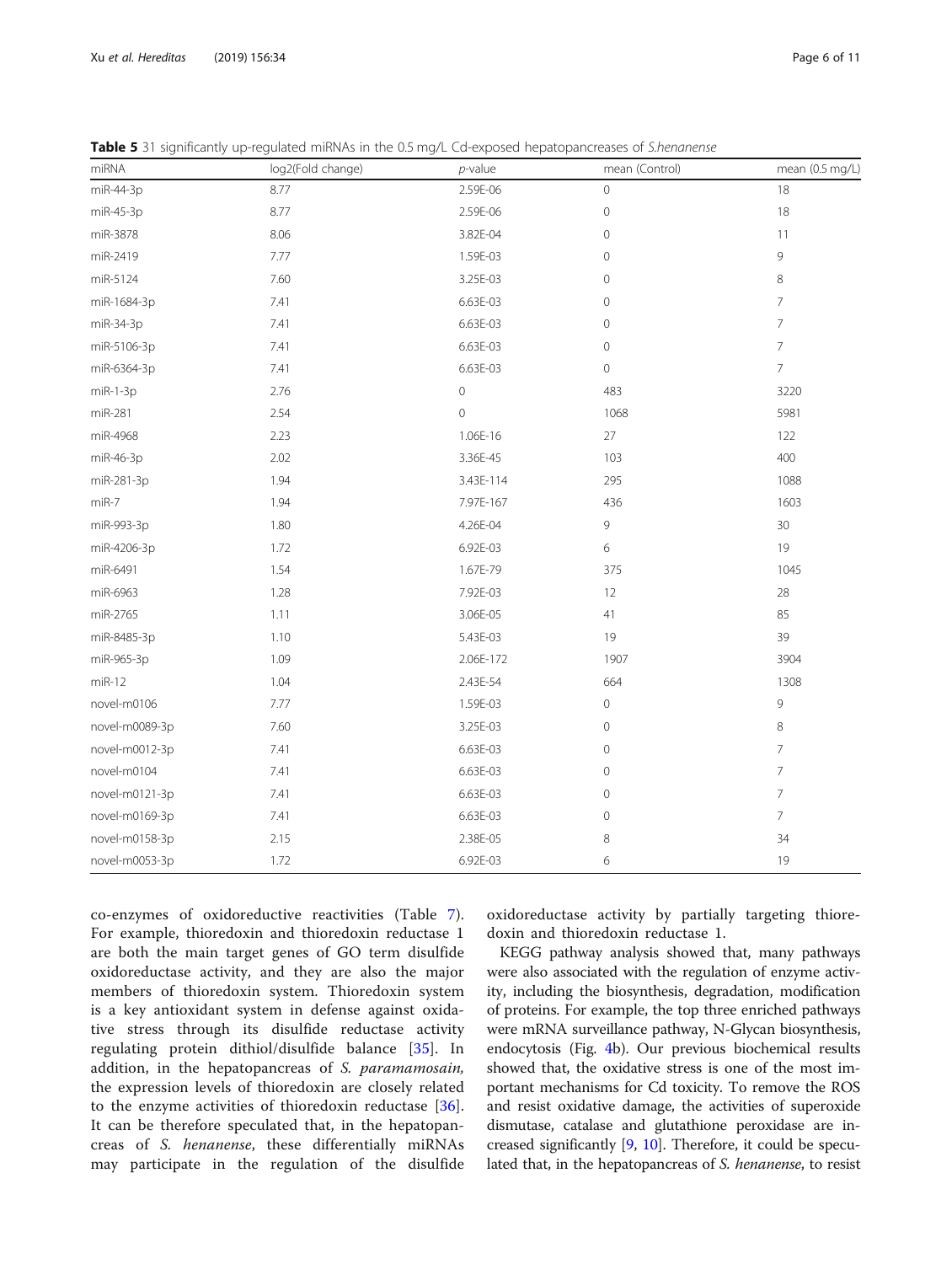<span id="page-6-0"></span>

| Table 6 20 significantly down-regulated miRNAs in the 0.5 mg/L Cd-exposed hepatopancreases of S.henanense |
|-----------------------------------------------------------------------------------------------------------|
|-----------------------------------------------------------------------------------------------------------|

| miRNA          | log2 (Fold change) | $p$ -value | Mean (Control) | Mean (0.5 mg/L) |
|----------------|--------------------|------------|----------------|-----------------|
| miR-6907-3p    | $-1.19$            | 7.61E-14   | 256            | 108             |
| miR-145        | $-1.24$            | 3.53E-03   | 37             | 15              |
| miR-124-3p     | $-1.30$            | 2.85E-03   | 36             | 14              |
| miR-3897-3p    | $-1.43$            | 3.26E-04   | 45             | 16              |
| miR-216        | $-1.45$            | 5.34E-05   | 53             | 18              |
| miR-14-3p      | $-1.94$            | 9.42E-03   | 16             | $\overline{4}$  |
| miR-1307       | $-2.26$            | 5.78E-03   | 15             | 3               |
| miR-619-3p     | $-2.36$            | 2.47E-05   | 32             | 6               |
| miR-335        | $-2.68$            | 3.99E-04   | 20             | $\overline{3}$  |
| miR-981-3p     | $-3.32$            | 5.45E-28   | 146            | 14              |
| miR-155        | $-7.35$            | 9.17E-03   | $\overline{7}$ | 0               |
| miR-203-3p     | $-7.54$            | 4.68E-03   | 8              | 0               |
| miR-2779       | $-7.87$            | 1.22E-03   | 10             | 0               |
| miR-874-3p     | $-7.87$            | 1.22E-03   | 10             | $\circ$         |
| miR-140        | $-8.00$            | 6.21E-04   | 11             | 0               |
| novel-m0084    | $-1.01$            | 5.70E-06   | 122            | 58              |
| novel-m0142    | $-1.02$            | 3.07E-07   | 154            | 73              |
| novel-m0113    | $-2.16$            | 9.65E-03   | 14             | 3               |
| novel-m0148    | $-2.41$            | 3.28E-12   | 83             | 15              |
| novel-m0150-3p | $-8.13$            | 3.17E-04   | 12             | 0               |

the oxidative stress induced by Cd, many oxidoreductase activities are induced partly by the miRNA-mediated regulation of the biosynthesis, degradation and modification of the proteins. The current results may provide a better explanation for the oxidative stress in the hepatopancreas of S. henanense under Cd exposure at the molecular level.

#### Conclusions

This study is the first miRNA profiling in S. henanense, including its response to Cd toxicity. Totally, 656 miRNAs were identified, among which, 51 miRNAs were expressed



differentially. 5258 target genes were found to participate in diverse biological processes, especially in the regulation of oxidoreductase activities. The results of the present study provide useful information on the regulation mechanisms of miRNAs in S. henanense, and the relationship between miRNAs and regulation of the responsiveness to Cd toxicity.

#### **Methods**

#### Chemicals

All chemicals were of analytical grade, which were obtained from Sigma Co. (St. Louis, MO, USA).

#### Animals and treatments

S. henanense were purchased from the Wu Longkou Dong'an Aquatic Wholesale Market in Taiyuan. Before experimental use, they were acclimated in glass aquaria filled with tap water for more than half a month. The water was aerated for 48 h, its temperature was of 16– 20 °C, its pH was 6.8, and its dissolved oxygen was over 6 mg/L. To avoid disturbance, aquaria was shielded by a black plastic cover. Every 2 days, crabs were fed with commercial fish pellet feeds. Moreover, at the end of the 2 days, the uneaten feeds and dead animals were removed, and the glass aquaria was cleaned thoroughly.

After acclimation, healthy adult crabs with similar size, length, and molt stage were selected and used for the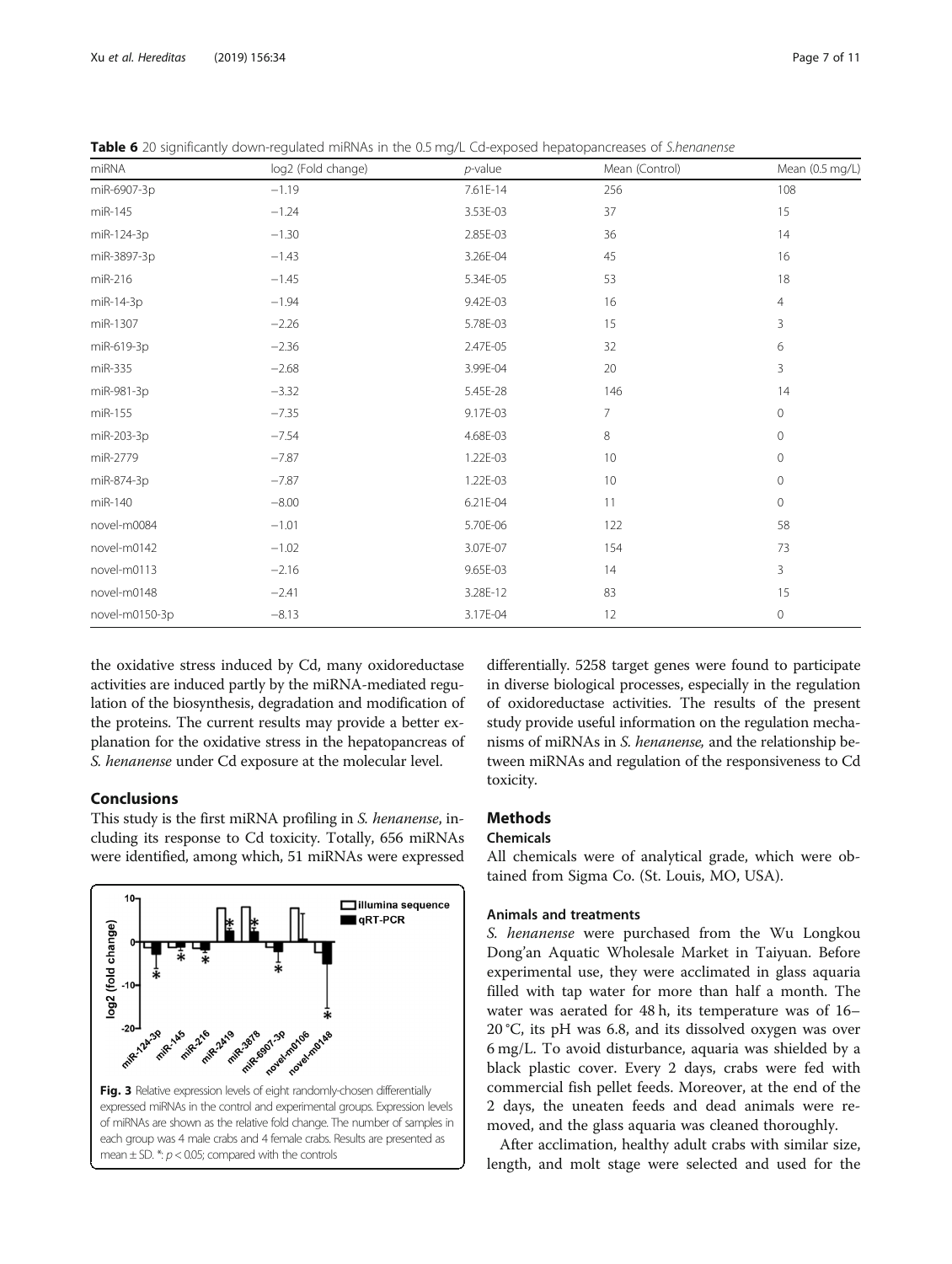<span id="page-7-0"></span>

experiments. The crabs were divided into two experimental groups at random, with approximately 5 male and 5 female individuals in each group and allocated to 0 mg/L (control) and 0.5 mg/L Cd treatment (experimental) for 30 days. Crabs were fed every 2 days, during the experimental period. The exposure medium was also exchanged every 2 days, during the experimental period. After Cd exposure, the hepatopancreas of each crab from the control group and the Cd treatment groups was respectively sampled, weighed, and immediately stored in liquid nitrogen until use. The animal care and the experimental protocols were conducted according to the guidelines approved by the Animal Care Committee at Shanxi University.

#### RNA isolation, small RNA sequencing and differential expression analysis

A single pooling strategy was applied in this study: samples from three male crabs and three female crabs were pooled before the libraries were constructed in our study. Total RNA was extracted using the TRIzol reagent (Life Technologies, CA, USA). In each of the two experimental groups, equal amount of total RNA from hepatopancreas of 3 male and 3 female crabs was pooled for miRNA profiling. The quality and integrity of the total RNA samples were determined by an Agilent 2100 Bioanalyzer (Agilent, CA, USA), with the RNA integrity number > 7.0.

According to the protocol of NEBNext® Small RNA Library Prep Set for Illumina® (NEB, MA, USA),  $\sim$  1 μg of total RNA was used to prepare a small RNA library. RNA was ligated to an activated 3′ adaptor and an activated 5′ adaptor, then using the RT primer, the reverse transcription PCR was performed to create cDNA constructs. Using primers complementary to the two adaptors, a PCR reaction was performed. The amplified cDNA constructs were purified and size-selected from a 6% polyacrylamide gel, and subsequently used for sequencing analysis on the Illumina Hiseq 2500 (Illumina, CA, USA).

Using the Illumina Genome Analyzer Pipeline software, the raw data were processed and submitted to data filtration. Clean reads were obtained, after discarding the low-quality reads and trimming the adaptor sequences. To assign the mapped reads to RNA classes, the genomic position information of small RNAs and repeats in the annotation files from the UCSC Genome Browser and fRNAdb were used. For known miRNAs, the normalized gene expression levels were obtained by normalizing the number of raw, clean tags in each sample to Tags per Million (TPM). For the discovery of novel miR-NAs, the mir-Deep2 algorithm (version 2.0.5) was used was the default parameters. Mappable sequences were mapped and used for further analysis. Unmappable reads were annotated and classified by aligning with noncoding RNAs in the Ensemble and Rfam databases.

#### qRT-PCR assay

Reverse transcription of miRNA was performed with the use of the miRcute miRNA first-strand cDNA synthesis kit (TIANGEN, Beijing, China). The qRT-PCR experiments were performed in an Applied Biosystems 7500 (Life Technologies, CA, USA) following the instructions from the miRcute miRNA qPCR detection kit (TIANGEN, Beijing, China). The reaction for each sample was carried out in duplicate at 50 °C for 2 min, 95 °C for 10 min, followed by 40 amplification cycles of 95 °C for 15 s and 60 °C for 1 min. Our previous work have indicated that, ribosomal protein L38 (Rpl38) was one of the most stable reference genes in *S. henanense* [[15\]](#page-9-0). Therefore, in this study, Rpl38 gene was employed as an endogenous control. The fold changes in mRNA between the Cd-treated group and the controls were calculated using the 2-ΔΔCq method, where ΔCq indicated the subtraction of the Cq of Rpl38 from the miRNA of interest, and ΔΔCq was calculated by subtracting the  $\Delta Cq$  of the controls from that of the Cd-treated group. The sequences of Rpl38 and other miRNAs' primers are listed in Table [8](#page-8-0).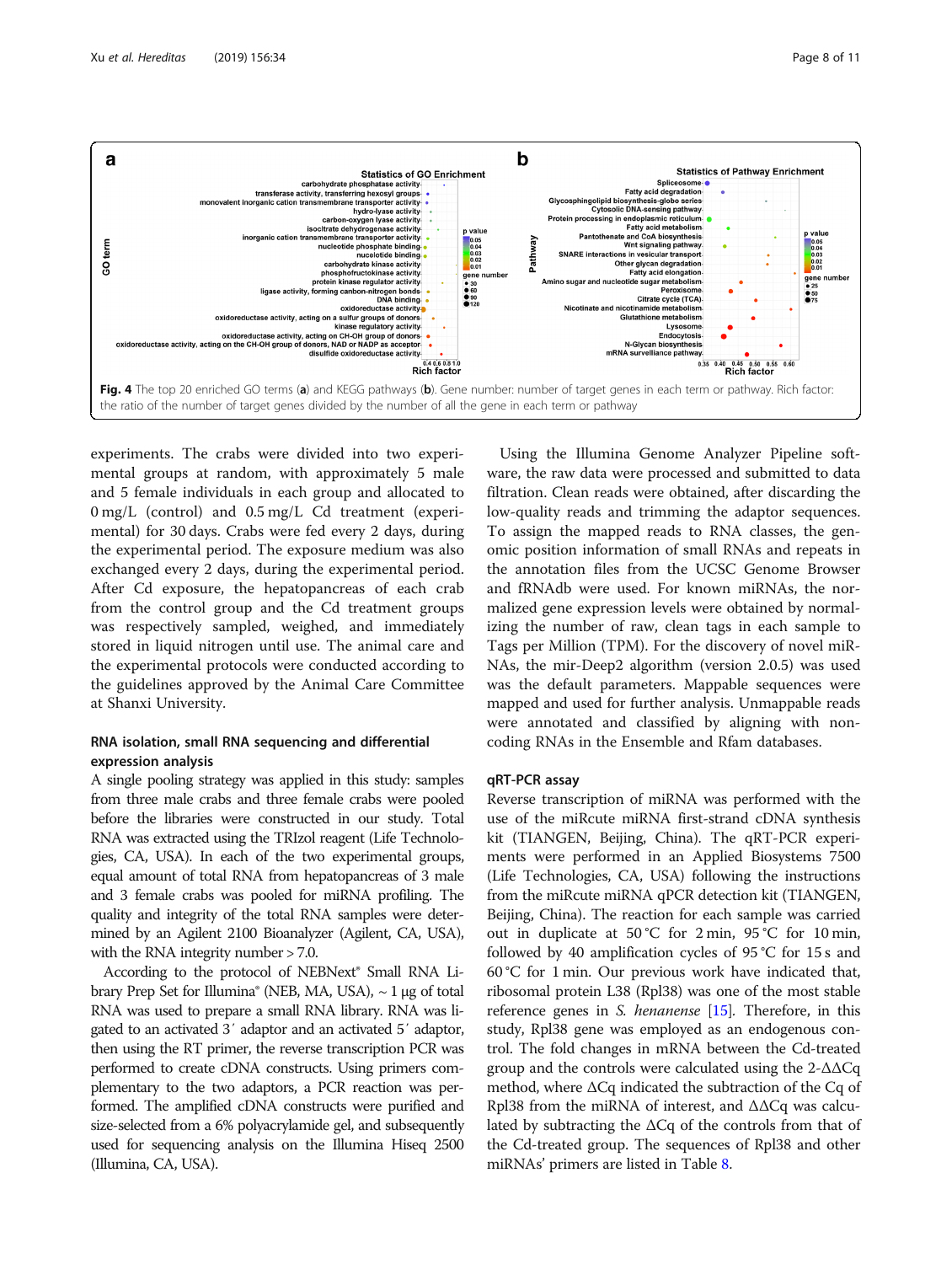<span id="page-8-0"></span>Table 7 Main target genes related to oxiductase activity

| GO Term                                                                                     | Main target genes                                                                                                                                                                                                                                                                                                                                                                                                                                                                                                                                                                                                                                                                                                                                                                                                                                                                                                                     |
|---------------------------------------------------------------------------------------------|---------------------------------------------------------------------------------------------------------------------------------------------------------------------------------------------------------------------------------------------------------------------------------------------------------------------------------------------------------------------------------------------------------------------------------------------------------------------------------------------------------------------------------------------------------------------------------------------------------------------------------------------------------------------------------------------------------------------------------------------------------------------------------------------------------------------------------------------------------------------------------------------------------------------------------------|
| disulfide oxidoreductase activity                                                           | glutaredoxin-related protein 5<br>thioredoxin reductase 1<br>protein-disulfide isomerase<br>prostaglandin E synthase 2<br>protein disulfide isomerase 1<br>protein disulfide isomerase A6<br>thioredoxin<br>protein disulfide isomerase<br>thioredoxin 1                                                                                                                                                                                                                                                                                                                                                                                                                                                                                                                                                                                                                                                                              |
| oxidoreductase activity, acting on<br>the CH-OH group of donors, NAD<br>or NADP as acceptor | isocitrate dehydrogenase<br>UDP-glucose 6-dehydrogenase<br>probable isocitrate dehydrogenase<br>[NAD] subunit alpha, mitochondrial<br>isoform X2<br>isocitrate dehydrogenase [NAD]<br>subunit<br>inosine-5'-monophosphate<br>dehydrogenase 1<br>glucose-6-phosphate 1-<br>dehydrogenase<br>alcohol dehydrogenase class-3-like<br>inosine-5'-monophosphate<br>dehydrogenase<br>hydroxyacyl-coenzyme A<br>dehydrogenase<br>isocitrate dehydrogenase [NAD]<br>subunit<br>D-2-hydroxyglutarate<br>dehydrogenase, mitochondrial-like<br>isoform X1<br>3-hydroxyisobutyrate<br>dehydrogenase<br>isocitrate dehydrogenase [NADP]<br>6-phosphogluconate<br>dehydrogenase, decarboxylating<br>isoform X1<br>trifunctional enzyme subunit alpha<br>glycerol-3-phosphate<br>dehydrogenase [NAD(+)]<br>D-3-phosphoglycerate<br>dehydrogenase<br>lambda-crystallin homolog<br>sorbitol dehydrogenase<br>alkyldihydroxyacetonephosphate<br>synthase |
| oxidoreductase activity, acting on<br>CH-OH group of donors                                 | isocitrate dehydrogenase<br>UDP-glucose 6-dehydrogenase<br>probable isocitrate dehydrogenase<br>[NAD] subunit alpha, mitochondrial<br>isoform X2<br>glycerol-3-phosphate<br>dehydrogenase<br>isocitrate dehydrogenase [NAD]<br>subunit<br>inosine-5'-monophosphate<br>dehydrogenase 1<br>glucose-6-phosphate 1-<br>dehydrogenase<br>alcohol dehydrogenase class-3-like<br>malate dehydrogenase<br>inosine-5'-monophosphate<br>dehydrogenase<br>hydroxyacyl-coenzyme A<br>dehydrogenase<br>isocitrate dehydrogenase [NAD]<br>subunit<br>lactate dehydrogenase                                                                                                                                                                                                                                                                                                                                                                          |

|             |  |  | Table 7 Main target genes related to oxiductase activity |  |
|-------------|--|--|----------------------------------------------------------|--|
| (Continued) |  |  |                                                          |  |

| <b>GO</b> Term | Main target genes                                                                                                                                                                                                                                                                         |
|----------------|-------------------------------------------------------------------------------------------------------------------------------------------------------------------------------------------------------------------------------------------------------------------------------------------|
|                | D-2-hydroxyglutarate<br>dehydrogenase, mitochondrial-like<br>isoform X1<br>cytosolic malate dehydrogenase<br>3-hydroxyisobutyrate<br>dehydrogenase<br>isocitrate dehydrogenase [NADP]<br>C-terminal-binding protein isoform<br>X3<br>6-phosphogluconate<br>dehydrogenase, decarboxylating |
|                | isoform X1<br>trifunctional enzyme subunit alpha<br>glycerol-3-phosphate<br>dehydrogenase [NAD(+)]<br>ubiquitin-like modifier-activating<br>enzyme 5<br>D-3-phosphoglycerate<br>dehydrogenase                                                                                             |
|                | lambda-crystallin homolog<br>sorbitol dehydrogenase<br>alkyldihydroxyacetonephosphate<br>synthase                                                                                                                                                                                         |

#### rget gene prediction and analysis

We extracted the 3′-untranslated regions (UTRs) and -UTRs from the published S. henanense transcriptome  $5$ , as there exists no published genome information of henanense, Using two bioinformatics programs: Tartscan 7.0 and miRanda 3.3a, the putative target genes ere predicted. The parameters of these two softwares ere set as score > 50 and free energy  $<-10$  kcal/mol, spectively. The overlap genes between the two algohms were identified as the target genes, whose enrichment analysis was conducted using GO terms and EGG pathways.

#### atistical analysis

All statistical analyses were performed with the Statistal Package for the Social Sciences software (Version 17.0; SPSS Inc., IL, USA). All the values were expressed

| <b>Table 8</b> Primers for real-time PCR of miRNAs |
|----------------------------------------------------|
|----------------------------------------------------|

| Gene        | Primer name | Primer sequence (5' to 3')   |
|-------------|-------------|------------------------------|
| Rpl38       | Forward     | GTTAGACGGTGACTGCTGCTC        |
| Rpl38       | Reverse     | TCTTCACCGACTTTGCGTCC         |
| miR-124-3p  | Forward     | <b>TAAGGCACGCGGTGAATGCCA</b> |
| miR-145     | Forward     | <b>GTCCAGTTTTCCCAGGAATCC</b> |
| miR-216     | Forward     | TAATCTCTGCAGGCAACTGTGA       |
| miR-2419    | Forward     | ATCGAATCGACACTCGTCTAA        |
| miR-3878    | Forward     | GTGGACGGAGAACTGATTTAA        |
| miR-6907-3p | Forward     | GCGTGCTTATCTTTTGTGTA         |
| novel-m0106 | Forward     | CATGCAGGTTGTTAAGCTGTCT       |
| novel-m0148 | Forward     | CTTTATCAATACGGATCAAAACTAA    |
|             |             |                              |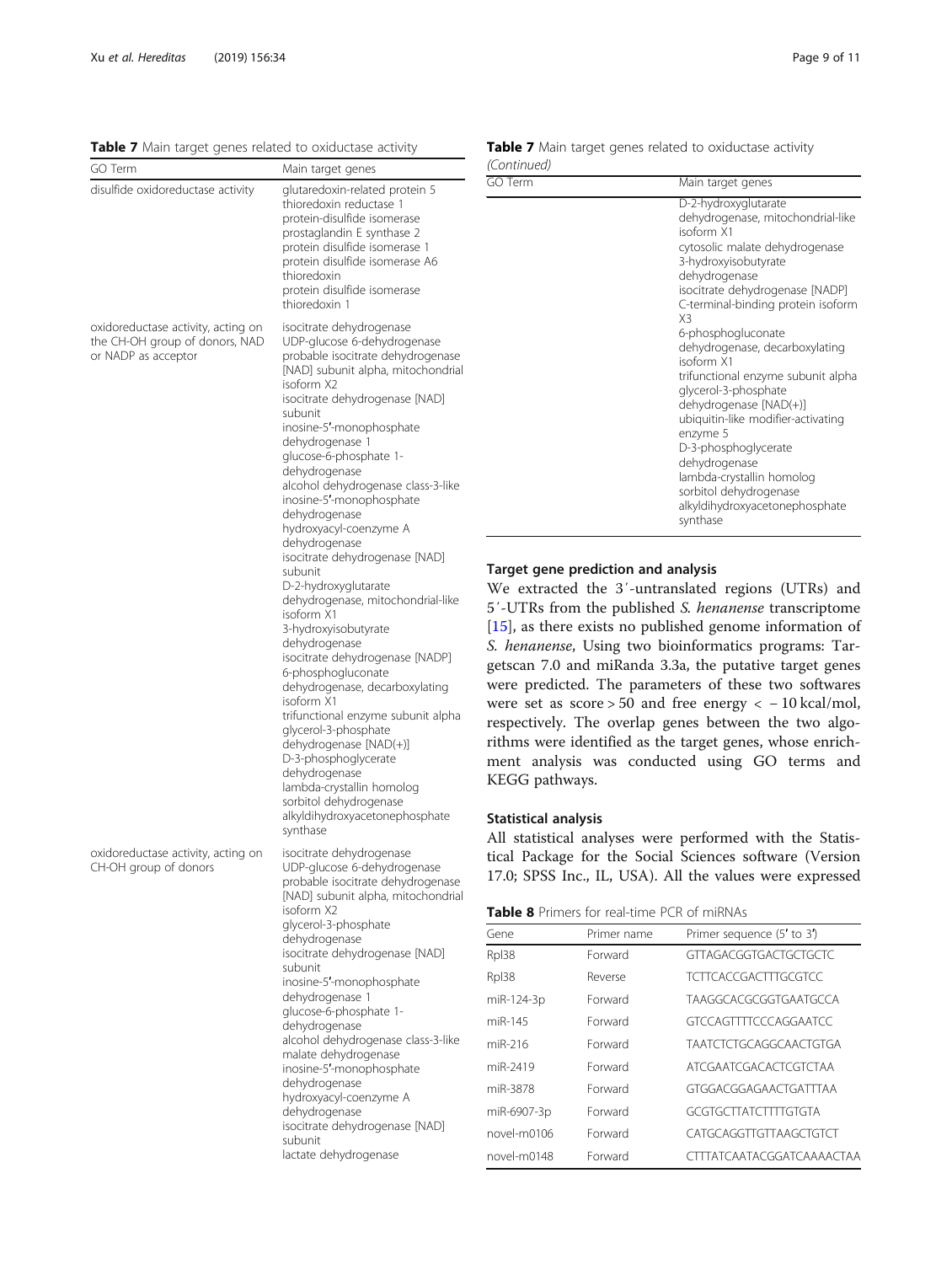<span id="page-9-0"></span>as mean ± SD. Comparison between control and Cdexposed groups was estimated with One-way ANOVA followed by LSD post hoc test, and  $p < 0.05$  was considered to be statistically significant.

#### Supplementary information

Supplementary information accompanies this paper at [https://doi.org/10.](https://doi.org/10.1186/s41065-019-0110-z) [1186/s41065-019-0110-z](https://doi.org/10.1186/s41065-019-0110-z).

Additional file 1: Conserved miRNAs identified from the hepatopancreas of the S. henanense.

Additional file 2: Novel miRNA candidates identified from the hepatopancreas of the S. henanense.

#### Abbreviations

Cd: Cadmium; E. sinensis: Eriocheir sinensis; miRNA: microRNA; P. trituberculatus: Portunus trituberculatus; qRT-PCR: quantitative real-time PCR; Rpl38: Ribosomal protein L38; S. henanense: Sinopotamon henanense; S. paramamosain: Scylla paramamosain

#### Acknowledgements

We thank Yaping Li in the Genedenovo Biotechnologies for her assistance in the analysis of sequencing data.

#### Authors' contributions

PX, SCL, ML, CLW, SYQ, YL, MRZ, LW participated designed the experiment. HQG, HHW, YXX, JZ, XLM, HW performed the experiments. PX, FTL analyzed the data. PX, SCL, LW wrote the paper. All authors read and approved the manuscript.

#### Funding

This work was supported by the funding from the National Natural Science Foundation of China (No. 21806093) to Dr. Peng Xu, the funding from the National Natural Science Foundation of China (No. 31672293) to Dr. Lan Wang, the funding from the China Postdoctoral Science Foundation (No. 2019 T120342 and BR0890011) to Dr. Peng Xu, the funding for Innovative Projects in Colleges and Universities in Shanxi Province (No. 113548901027) to Dr. Peng Xu, and the funding for Key Discipline of the Common Colleges and Universities in Shanxi Province (No. 2011-SXDX-SWX-003) to Dr. Lan Wang.

#### Availability of data and materials

All data produced by the study are disclosed in the manuscript and the additional files.

#### Ethics approval

In this study, the animal care and the experimental protocols were conducted in accordance with the guidelines approved by the Animal Care Committee at Shanxi University.

#### Consent for publication

Not applicable.

#### Competing interests

The authors declare that they have no competing interests.

#### Author details

<sup>1</sup>School of Life Science, Shanxi University, 92 Wucheng Road, Xiaodian District, Taiyuan 030006, People's Republic of China. <sup>2</sup>Bio-X Institutes, Key Laboratory for the Genetics of Developmental and Neuropsychiatric Disorders (Ministry of Education), Shanghai Jiao Tong University, Shanghai 200030, China. <sup>3</sup>School of Life Sciences, Jiangsu Normal University, Xuzhou 221116, China. <sup>4</sup>State Key Laboratory of Stem Cell and Reproductive Biology, Institute of Zoology, Chinese Academy of Sciences, Beijing 100101, China. 5 University of Chinese Academy of Sciences, Beijing 100049, China. 6 Department of Cardiopulmonary Function Examination, Shanxi Provincial Cancer Hospital, Taiyuan 030013, China. <sup>7</sup>Shanghai Key Laboratory of Biliary Tract Disease Research, Shanghai 200092, China. <sup>8</sup>Department of Oncology, Fudan University Pudong Medical Center, Shanghai 201300, China. <sup>9</sup>Key

Laboratory of Microbial Technology for Industrial Pollution Control of Zhejiang Province, College of Environment, Zhejiang University of Technology, Hangzhou 310014, China.

# Received: 10 June 2019 Accepted: 11 October 2019<br>Published online: 04 November 2019

#### References

- 1. Yang J, Liu D, He Y, Wang L. Mitochondrial energy metabolism in the hepatopancreas of freshwater crabs (Sinopotamon henanense) after cadmium exposure. Environ Sci: Processes Impacts. 2015;17(1):156–65.
- 2. Adiana G, Shazili NA, Marinah MA, Bidai J. Effects of northeast monsoon on trace metal distribution in the South China Sea off peninsular Malaysia. Environ Monit Assess. 2014;186(1):421–31.
- 3. An Q, Wu Y, Wang J, Li Z. Assessment of dissolved heavy metal in the Yangtze River estuary and its adjacent sea, China. Environ Monit Assess. 2010;164(1–4):173–87.
- 4. Tang W, Zhao Y, Wang C, Shan B, Cui J. Heavy metal contamination of overlying waters and bed sediments of Haihe Basin in China. Ecotoxicol Environ Saf. 2013;98:317–23.
- Li Y, Chai X, Wu H, Jing W, Wang L. The response of metallothionein and malondialdehyde after exclusive and combined cd/Zn exposure in the crab Sinopotamon henanense. PLoS One. 2013;8(11):e80475.
- 6. Driessnack MK, Jamwal A, Niyogi S. Effects of chronic waterborne cadmium and zinc interactions on tissue-specific metal accumulation and reproduction in fathead minnow (Pimephales promelas). Ecotoxicol Environ Saf. 2017;140:65–75.
- 7. Li Y, Yang H, Liu N, Luo J, Wang Q, Wang L. Cadmium accumulation and metallothionein biosynthesis in cadmium-treated freshwater mussel Anodonta woodiana. PLoS One. 2015;10(2):e0117037.
- 8. Wu H, Xuan R, Li Y, Zhang X, Wang Q, Wang L. Effects of cadmium exposure on digestive enzymes, antioxidant enzymes, and lipid peroxidation in the freshwater crab Sinopotamon henanense. Environ Sci Pollut Res Int. 2013;20(6):4085–92.
- 9. Liu D, Yang J, Li Y, Zhang M, Wang L. Cd-induced apoptosis through the mitochondrial pathway in the hepatopancreas of the freshwater crab Sinopotamon henanense. PLoS One. 2013;8(7):e68770.
- 10. Yang J, Liu D, Jing W, Dahms HU, Wang L. Effects of cadmium on lipid storage and metabolism in the freshwater crab Sinopotamon henanense. PLoS One. 2013;8(10):e77569.
- 11. Wu H, Li Y, Lang X, Wang L. Bioaccumulation, morphological changes, and induction of metallothionein gene expression in the digestive system of the freshwater crab Sinopotamon henanense after exposure to cadmium. Environ Sci Pollut Res Int. 2015;22(15):11585–94.
- 12. Wu H, Xuan R, Li Y, Zhang X, Jing W, Wang L. Biochemical, histological and ultrastructural alterations of the alimentary system in the freshwater crab Sinopotamon henanense subchronically exposed to cadmium. Ecotoxicology. 2014;23(1):65–75.
- 13. Li Y, Wu H, Wei X, He Y, Li B, Li Y, et al. Subcellular distribution of cd and Zn and MT mRNA expression in the hepatopancreas of Sinopotamon henanense after single and co-exposure to cd and Zn. Comp Biochem Physiol C Toxicol Pharmacol. 2015;167:117–30.
- 14. Liu D, Yang J, Wang L. Cadmium induces ultrastructural changes in the hepatopancreas of the freshwater crab Sinopotamon henanense. Micron. 2013;47:24–32.
- 15. Sun M, Ting Li Y, Liu Y, Chin Lee S, Wang L. Transcriptome assembly and expression profiling of molecular responses to cadmium toxicity in hepatopancreas of the freshwater crab Sinopotamon henanense. Sci Rep. 2016;6:19405.
- 16. Wightman B, Ha I, Ruvkun G. Posttranscriptional regulation of the heterochronic gene lin-14 by lin-4 mediates temporal pattern formation in C. elegans. Cell. 1993;75(5):855–62.
- 17. Baek S, Choi H, Kim J. Ebf3-miR218 regulation is involved in the development of dopaminergic neurons. Brain Res. 2014;1587:23–32.
- 18. Lu J, Getz G, Miska EA, Alvarez-Saavedra E, Lamb J, Peck D, et al. MicroRNA expression profiles classify human cancers. Nature. 2005;435(7043):834–8.
- 19. Lin CY, Lee HC, Fu CY, Ding YY, Chen JS, Lee MH, et al. MiR-1 and miR-206 target different genes to have opposing roles during angiogenesis in zebrafish embryos. Nat Commun. 2013;4:2829.
- 20. Ou J, Meng Q, Li Y, Xiu Y, Du J, Gu W, et al. Identification and comparative analysis of the Eriocheir sinensis microRNA transcriptome response to